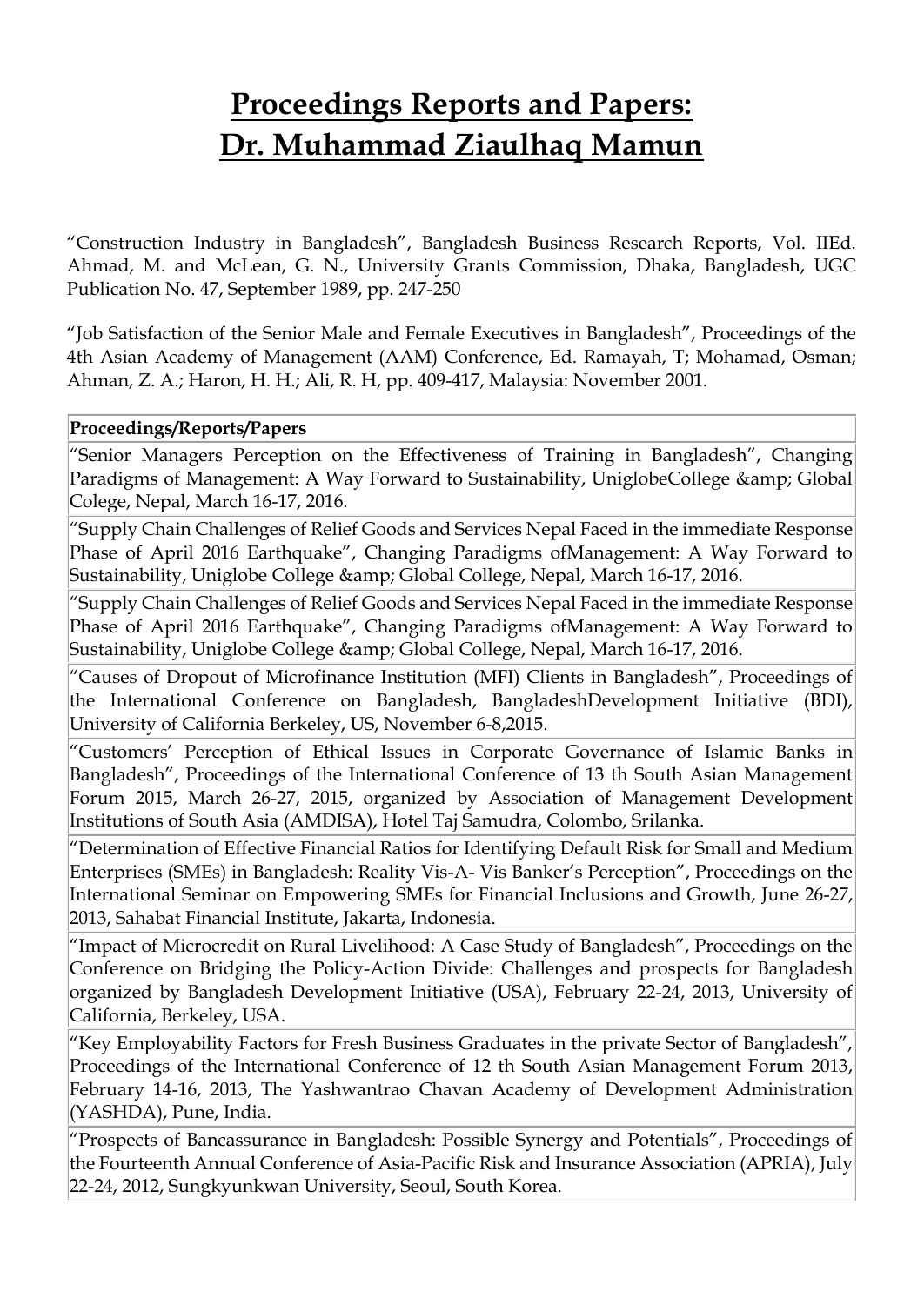"Predominant Factors of Non-Adoption of Information and Communication Technology (ICT) by the Small and Medium Enterprises (SME) of Bangladesh", A Research Paper Presented in the International Conference on New Dimensions and Innovations in Management, Organized by Uniglobe College, Pokhara University, Kathmandu, Nepal, June 6-7, 2012.

"Ethical Code of Conduct of Life Insurance Companies in Bangladesh: Policyholders' Perspective", A Research Paper Presented in the International Conference on Business Ethics and Corporate Social Responsibility: Ideals and Realities", Jointly Organized by IGIAD, Turkey and Durham University, UK, at University of Istanbul, Istanbul, Turkey, April 13-14, 2012.

"Strategies for Earthquake Disaster Management in South Asia", A keynote paper Presented in the International Conference on Comprehensive Disaster Management, Noorul Islam Centre for Higher Education, Noorul Islam University, Tamil Nadu, India, January 27-28, 2012.

"Prospects and Problems of Islamic Banking from bankers' Perspective", A Research Paper Presented in the 8th International Conference on Islamic Economics and Finance, Organized by Centre for Islamic Economics and Finance, Qatar Faculty of Islamic Studies, Qatar Foundation, Qatar National Convention Centre, Doha, Qatar, December 19-21, 2011.

"Prospects of Bancassurance in Bangladesh", A Research Paper Presented in the Knowledge Globalization Conference 2011, at Sawyer Business School, Suffolk University, Boston, October 14-16, 2011.

"Performance Evaluation of General Insurance Companies of Bangladesh: A 1991-2008 Analysis", Proceedings of the Second World Risk and Insurance Economics Congress, July 25- 29, 2010, Singapore Management University, Singapore.

"Prospects and Problems of Medical Tourism in Bangladesh", A Research Paper Presented in the BDI-DDBF-Ash Institute Conference 2009, at JFK School of Government, Harvard University, October 9-10, 2009.

stomers' Perception about the Success Factors of the Insurance Agents: An Empirical Study in Bangladesh", Proceedings of the Twelfth Annual Conference of Asia-Pacific Risk and Insurance Association (APRIA) , July 06-09, 2008, University of New South Wales, Sydney, Australia.

"Promoting the Usage of Scientific Management Tools (SMT) in Operational Activities: A Case Study of Bangladesh", Proceedings of the 2008 Academy of Business and Information Technology Conference, May 1-3, 2008, Pittsburgh, USA.

"Focus of Entrepreneurial Characteristics in Different Sectors: A Case Study in Bangladesh", Proceedings of the 2007 Association of Management Development Institutions of Bangladesh (AMDIB) FORUM, February 26-27, 2008, Institute of Business Administration, Rajshahi University, Bangladesh.

**"** Factors Influencing the Size Dynamics of Micro-, Small and Medium Enterprises (Msmes) in Bangladesh: An Econometric Investigation **",** Proceedings of the 2007 Association of Management Development Institutions of Bangladesh (AMDIB) FORUM , February 26-27, 2008, Institute of Business Administration, Rajshahi University, Bangladesh.

"Contribution Of Micro-Insurance Augmenting The Poverty Alleviation Role of Micro-Finance: A Case Study of Bangladesh", Proceedings of the Eleventh Annual Conference of Asia-Pacific Risk and Insurance Association (APRIA) , July 22- 25, 2007, National Chengchi University, Taipei, Taiwan.

Factors Affecting the Use of Scientific Management Tools in a Developing Country: A Case Study of Bangladesh", International Conference on Operational Research as Competitive Edge, Operations Research Society of India (ORSI) , January 5-7, 2007, Heritage Institute of Technology, Kolkata, India.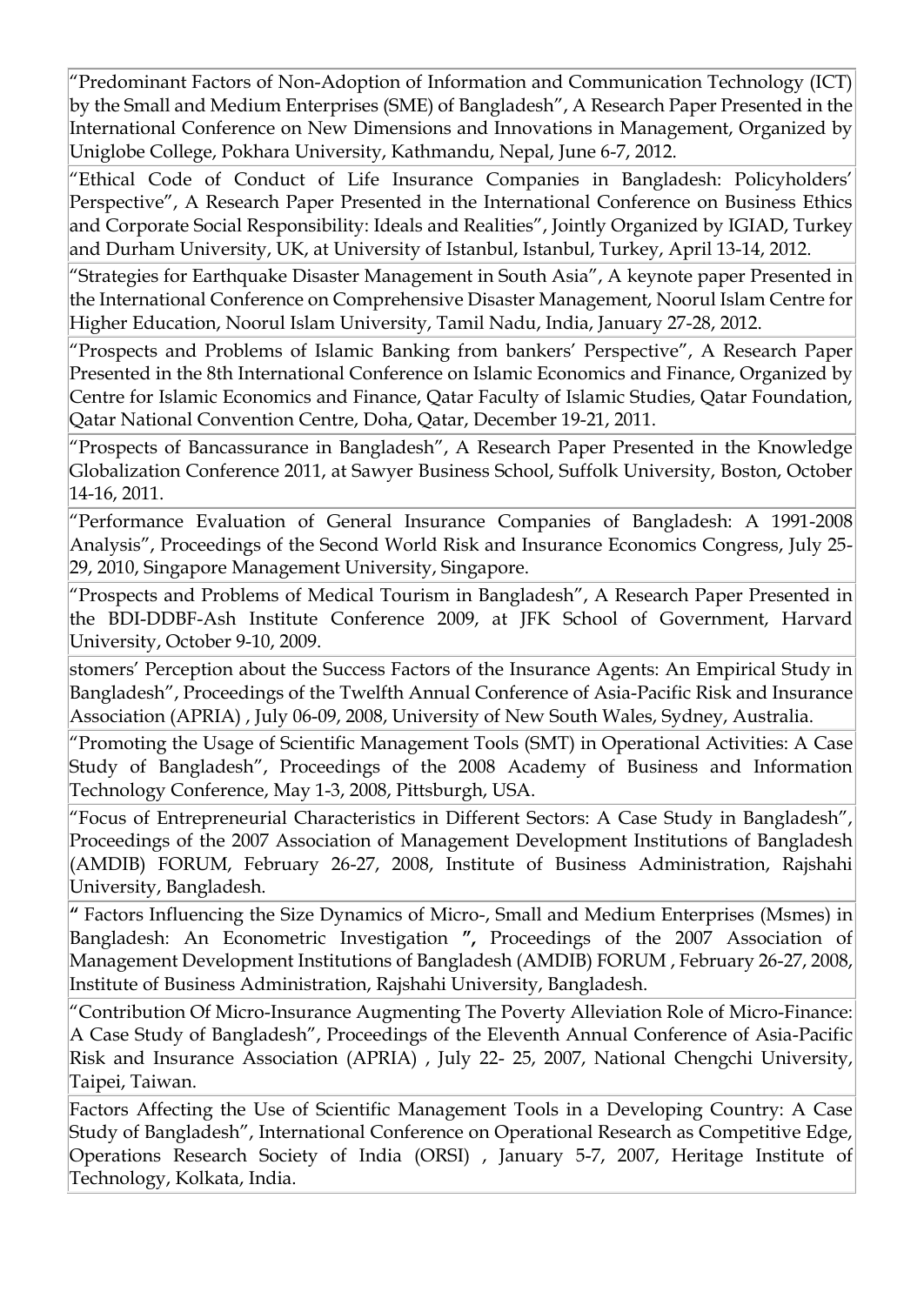"Prospects of health Insurance Initiatives in Bangladesh: An Empirical Study", Proceedings of the Tenth Annual Conference of Asia-Pacific Risk and Insurance Association (APRIA) , July 30- August 2, 2006, Meiji University, Tokyo, Japan.

"Operational Activities in Bangladeshi Firms: How Much Resistance to Scientific Modelling", Proceedings of the 2006 Academy of Business and Information Technology Conference , April 27-29, 2006, Pittsburgh, USA.

 $"$ Operational Activities in Bangladeshi Firms: How Much Resistance to Scientific Modelling", A National paper Presented in the APORS (Asia pacific Operations Research Society) Conference , Dusit Hotel, Metro Manila, the Philippines, January 16-18, 2006.

"Factors to be considered for Initiating Health Insurance Schemes in the Rural Areas of Bangladesh", Proceedings of the Association of Global Business Annual Conference 2005 , November 17-20, 2005 , Wyndham Miami Beach Resort , Florida , USA .

"Characteristics of Entrepreneurs in Bangladesh: An Urban Semi-urban Comparative Study", 1st Biennial Conference Proceedings of the Center for Entrepreneurship and Small Business Management , September 9-11, 2005, Maharshi Dayanand Saraswati University, Ajmer, Rajasthan, India.

"Possible Synergy of bank and Insurance in a Developing Economy: Empirical Evidence from Bangladesh", Proceedings of the First World Risk and Insurance Economics Congress Jointly Organized by American Risk and Insurance Association (ARIA), Asia-Pacific Risk and Insurance Association (APRIA),European Group of Risk and Insurance Economists (EGRIE), and Geneva Association (GA) , August 7-11, 2005, Sheraton City Centre Hotel, Salt Lake City, Utah, USA.

"Understanding Different Cultures is a Key to Globalisation and Economic Growth", Proceedings of the 2005 Academy of Business and Information Technology Conference , April 28-30, 2005 , Pittsburgh , USA .

"Operational Activities in Bangladeshi Firms: How Much Resistance to Scientific Modeling", Proceedings of the XXXVII Annual Convention of the Operational Research Society of India, Theme: Vision 2020: The Strategic Role of Operational Research, Indian Institute of Management (IIM), Ahmedabad, p. 130, January 8-11, 2005.

"Search for Good Governance: A Manager Stockholder Dilemma", Proceedings of the Eighth Annual Conference of Asia-Pacific Risk and Insurance Association (APRIA), July 18-21, 2004, Lotte Hotel, Seoul, South Korea.

"Agents' perspective on Marketing of Life Insurance Policies in Bangladesh", Proceedings of the Eighth Annual Conference of Asia-Pacific Risk and Insurance Association (APRIA), July 18-21, 2004, Lotte Hotel, Seoul, South Korea.

"A Test of Characteristics of Entrepreneurs in a Developing Country: A Case Study in Bangladesh", Proceedings of the 2004 Academy of Business and Information Technology Conference, April 22-24, 2004, Pittsburgh, USA.

"Factors for Not Adopting Life Insurance Policies: A Case Study of Bangladesh", Proceedings of the Seventh Annual Conference of Asia-Pacific Risk and Insurance Association (APRIA), July 20-23, 2003, Chulalankan University, Bangkok, Thailand.

"Performance of the Private General Insurance Companies of Bangladesh: A Comparison with Only Government Insurance Company (Shadharan Bima Corporation", Proceedings of the Seventh Annual Conference of Asia-Pacific Risk and Insurance Association (APRIA), July 20-23, 2003, Chulalankan University, Bangkok, Thailand.

"How Bureaucratic the Young Bangladeshi bureaucrats Are? An Evaluation", Convention Proceedings of the Sixth Convention of the Strategic Management Forum of India, April 24-26, 2003, Xavier labor Relations Institute (XLRI), Jamshedpur, India.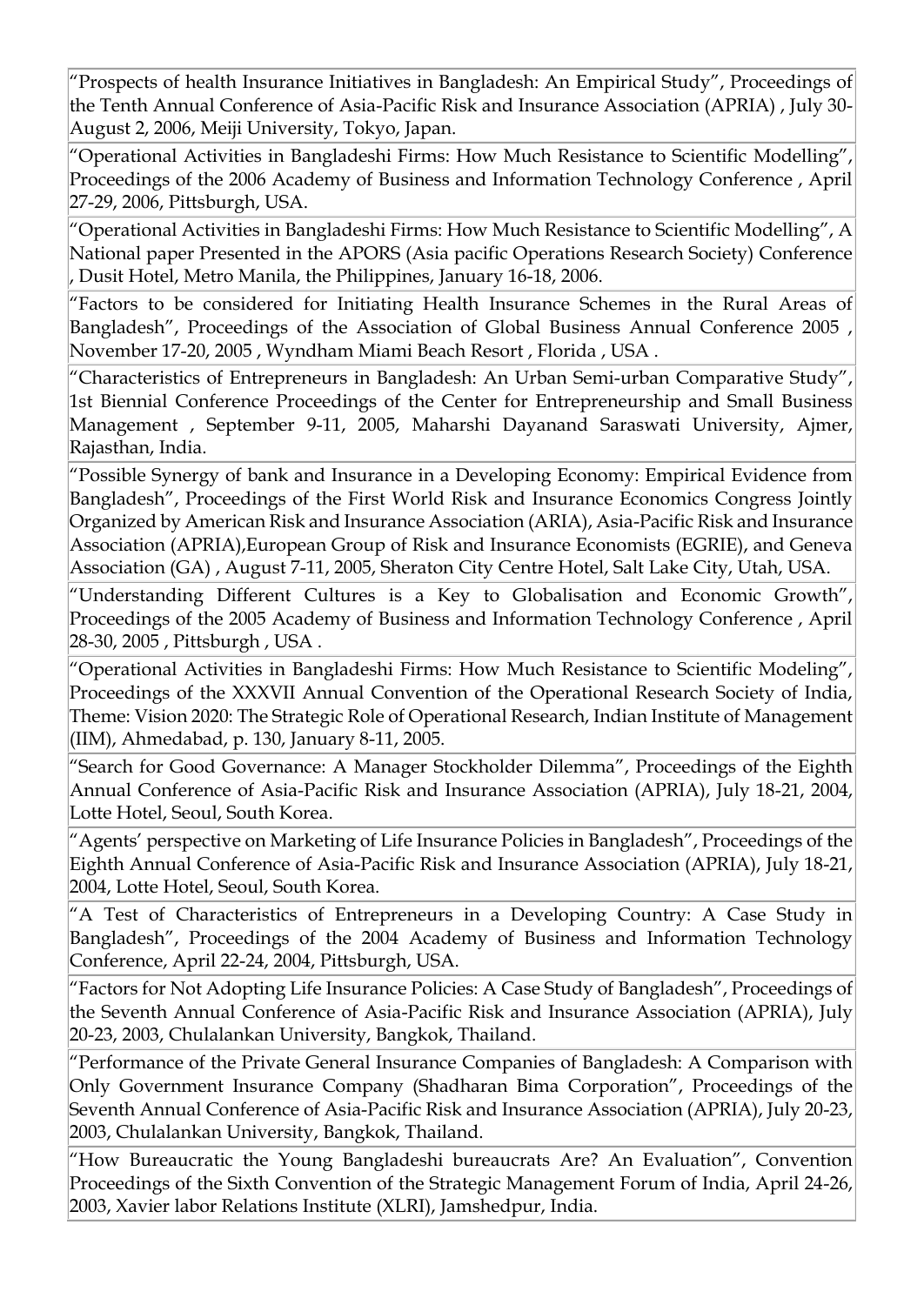"The Critical Success Factors for Poultry Entrepreneurs of Bangladesh", Convention Proceedings of the Sixth Convention of the Strategic Management Forum of India, April 24-26, 2003, Xavier labor Relations Institute (XLRI), Jamshedpur, India.

"Performance Evaluation of the Private Life Insurance Companies of Bangladesh: A Private-Public Comparison", Proceedings of the Sixth Annual Conference of Asia-Pacific Risk and Insurance Association (APRIA), July 21-24, 2002, Shanghai University of Finance and Economics (SUFE), Shanghai, China.

"Factors for Not Adopting Life Insurance Policies: A Case Study of Bangladesh", Proceedings of the Seventh Annual Conference of Asia-Pacific Risk and Insurance Association (APRIA), July 20-23, 2003, Chulalankan University, Bangkok, Thailand.

"Performance of the Private General Insurance Companies of Bangladesh: A Comparison with Only Government Insurance Company (Shadharan Bima Corporation", Proceedings of the Seventh Annual Conference of Asia-Pacific Risk and Insurance Association (APRIA), July 20-23, 2003, Chulalankan University, Bangkok, Thailand.

"How Bureaucratic the Young Bangladeshi Breaucrats Are? An Evaluation", Convention Proceedings of the Sixth Convention of the Strategic Management Forum of India, April 24-26, 2003, Xavier labor Relations Institute (XLRI), Jamshedpur, India.

"The Critical Success Factors for Poultry Entrepreneurs of Bangladesh", Convention Proceedings of the Sixth Convention of the Strategic Management Forum of India, April 24-26, 2003, Xavier labor Relations Institute (XLRI), Jamshedpur, India.

Performance Evaluation of the Private Life Insurance Companies of Bangladesh: A Private-Public Comparison", Proceedings of the Sixth Annual Conference of Asia-Pacific Risk and Insurance Association (APRIA), July 21-24, 2002, Shanghai University of Finance and Economics (SUFE), Shanghai, China."

"Asset and Liability Management of Pacific Insurance Company Of China (PICC): A Case Study", Proceedings of the Sixth Annual Conference of Asia-Pacific Risk and Insurance Association (APRIA), July 21-24, 2002, Shanghai University of Finance and Economics (SUFE), Shanghai, China.

"The Study on Investment Proportion of Insurance Funds in Stock Market in China", Proceedings of the Sixth Annual Conference of Asia-Pacific Risk and Insurance Association (APRIA), July 21-24, 2002, Shanghai University of Finance and Economics (SUFE), Shanghai, China.

"Working Conditions in Light of Factory Laws Provisions of the Public Sector Enterprises of Bangladesh: A Case Study of Jute Mills", Proceedings of the 4th Asian Academy of Management (AAM) Conference, Ed. Ramayah, T; Mohamad, Osman; Ahman, Z. A.; Haron, H. H.; Ali, R. H, pp. 277-286, Malaysia: November 2001.

"Risk of Living in a Mega City: A Case Study of Dhaka Metropolitan", Proceedings of the Fifth Annual Conference of Asia-Pacific Risk and Insurance Association (APRIA), July 15-18, 2001, Indian Institute of Management, Bangalore, India.

"Performance of the Nationalized Life Insurance Company of Bangladesh", Proceedings of the Fifth Annual Conference of Asia-Pacific Risk and Insurance Association (APRIA), July 15-18, 2001, Indian Institute of Management, Bangalore, India.

"Flooding in Bangladesh and Family Planning Program: A New Dimension of Risk", Proceedings of the Conference on Disaster Management, March 5-7, 2001, Birla Institute of Technology and Science, Pilani, Rajasthan, India, pp. 48-56.

"Operations Research (OR) for Settlement Planning in Riverbank Erosion-Prone Areas of Bangladesh", Proceedings of the XXXIII Annual Convention of the Operational Research Society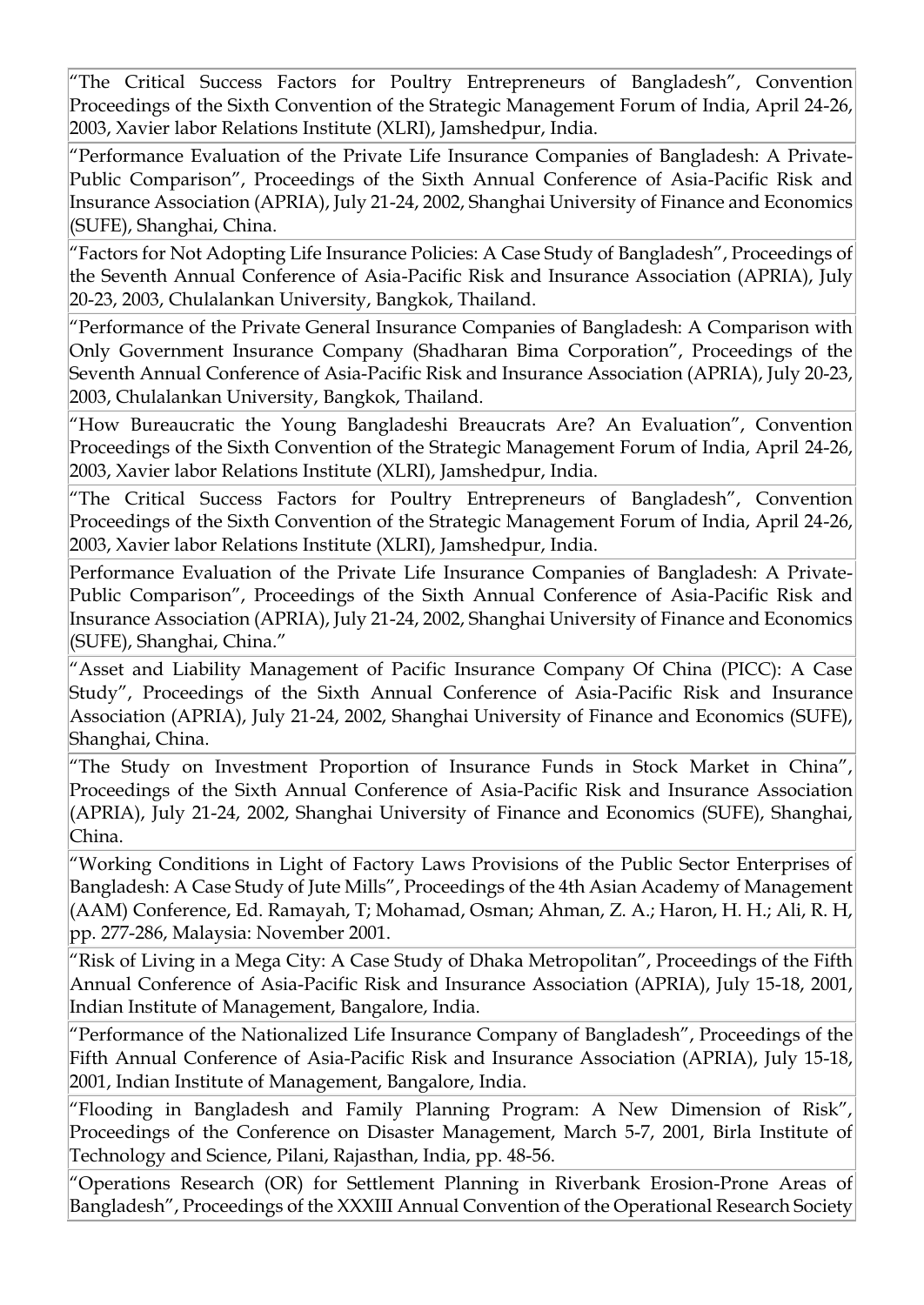of India, Theme: Operational Research and Agri-business, Indian Institute of management (IIM), Ahmedabad, the Operational Research Society of India, December 14-16, 2000.

"Total Quality Management of the Non-Government Universities of Bangladesh", Proceedings of the IEQC, Singapore and ICQCC 2000, organised by Singapore Productivity and Standards Board, November 21-24, 2000, pp. C3: 1- 8.

"Strategies for Entrepreneurial Software Developing Companies (ESDCs) in Bangladesh", Proceedings of the 2000 IEEE International Conference on management Innovation and Technology, ICMIT 2000, organized by IEEE EMS Singapore Chapter and Institution of Engineers, Singapore, November 12-15, 2000, pp. 190-195.

"Quality Function Deployment for the Non-Government Universities of Bangladesh", Proceedings of the Fifth Annual Quality Convention, Bangladesh Society for Total Quality Management, Dhaka, Bangladesh, October 20-21, 2000, pp. 19-30.

"Flooding in Bangladesh and Family Planning Program: A New Dimension of Risk", Proceedings of the Fourth Annual Conference of Asia-Pacific Risk and Insurance Association (APRIA), July 16-19, 2000, Curtin University of Technology, Perth, Australia.

"Performance of the Nationalized General Insurance Company of Bangladesh", Proceedings of the Fourth Annual Conference of Asia-Pacific Risk and Insurance Association (APRIA), July 16- 19, 2000, Curtin University of Technology, Perth, Australia.

"Inventory management in pharmaceutical Industry of Bangladesh: How Much Resistance to Scientific Modeling", Advantage South Asia: Opportunities and Challenges for Management Development, papers accepted for the AMDISA South Asian management Forum, Pune, March 25-25, 2000, Ed. Sinha, D. P., pp. 250-263, AMDISA, Hyderabad.

"Promoting Entrepreneurship Through Technological Development: A Proposed Model for Developing Countries", Advantage South Asia: Opportunities and Challenges for Management Development, papers accepted for the AMDISA South Asian management Forum, Pune, March 25-25, 2000, Ed. Sinha, D. P., pp. 420-435, AMDISA, Hyderabad.

"Workplace Security of Female Ready Made Garment Workers in Bangladesh: A case Study", Empowerment of Women in South Asia, Association of Management Development Institutions of South Asia (AMDISA), 2000, Ed. Sinha, K., pp. 245-257, AMDISA, Hyderabad.

"Total Quality Management of the Non-Government Universities of Bangladesh", Proceedings of the Forth Annual Quality Convention, December 3-4, 1999, Bangladesh Society for Total Quality Management, Dhaka, Bangladesh, pp. 23-29.

"Water resources Management for Settlement in Floodplains of Bangladesh", Proceedings of the Civil and Environmental Engineering Conference: New Frontiers and Challenges, November 8- 12, 1999, Asian Institute of Technology, Bangkok, Thailand, Vol. 5, pp. 117-126.

"Risk of technology Transfer: A Developing and Developed World Reality", Proceedings of the Third Annual Conference of Asia-Pacific Risk and Insurance Association (APRIA), Hong Kong Institute of Business Studies, Lingnan University, Hong Kong, Vol. 2, pp. 587-597, 1999.

"Student Loan Scheme for Higher Education in Non-Government Universities of Bangladesh: Risks and Prospects", Proceedings of the Second Annual Conference of the Asia-Pacific Risk and Insurance Association (APRIA), July 1998, pp. 423-433, Nanyang Technological Institute (NTU), Singapore.

"Densification Planning: An Integrated Systems Approach to Develop Riverbank Erosion-prone Areas in Bangladesh", Proceedings of the 16th International Symposium on Asian Studies, 1997, pp. 93-104, Asian Research Service, Canada.

"Densification Planning As a Development Strategy to Mitigate Riverbank Erosion Disaster in Bangladesh", paper presented in the Inaugural Conference of Asia-Pacific Risk and Insurance